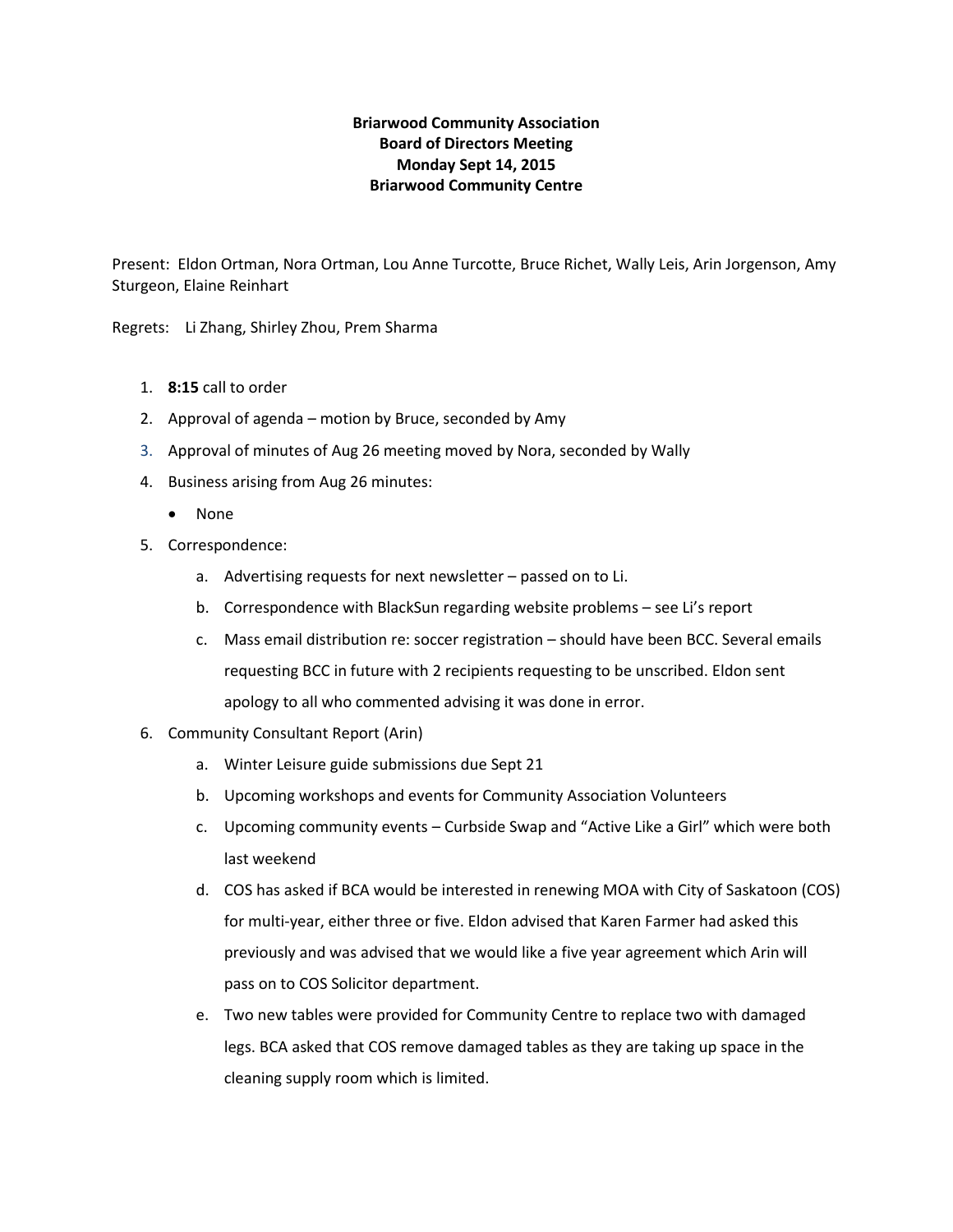- f. Arin followed up on BCA request to have chairs cleaned as several had paint on them from summer youth programs. COS does not have someone directly responsible for this however they have suggested in future years that COS bring their own tables and chairs since the BCA chairs have fabric covers which are not suitable for the painting and crafts that are done as part of summer programming. Arin will ask again about COS arranging chair cleaning.
- g. There has been a request to COS Parks from a local association interested in establishing a disc golf course in Donna Birkmaier park. COS will assess whether suitable space can be found and if it appears that it can, COS will conduct information meetings with BCA and residents prior to making a final decision. Major issue could be sufficient parking due to existing sports fields in park.
- h. Concern was expressed to Arin regarding the degree of cleaning done in the Centre by COS before handover back to BCA at end of summer, specifically regarding the bathrooms, kitchen and walls including mats. BCA suggested that the amended MOA should include minimum standards or checklist.
- i. Arin apologised on behalf of COS regarding communication to BCA in summer regarding missing equipment.
- 7. Directors Reports
	- a. Eldon

### **What did you do in the past month?**

• Assistance with BBQ (setup, music rental, BBQ, cleanup)

### **What will you do in the upcoming month?**

- Sign letter of renewal for Memorandum of Understanding between COS and BCA for use of Community Center
- Monitor results of current BCA survey, begin drafting new survey for the fall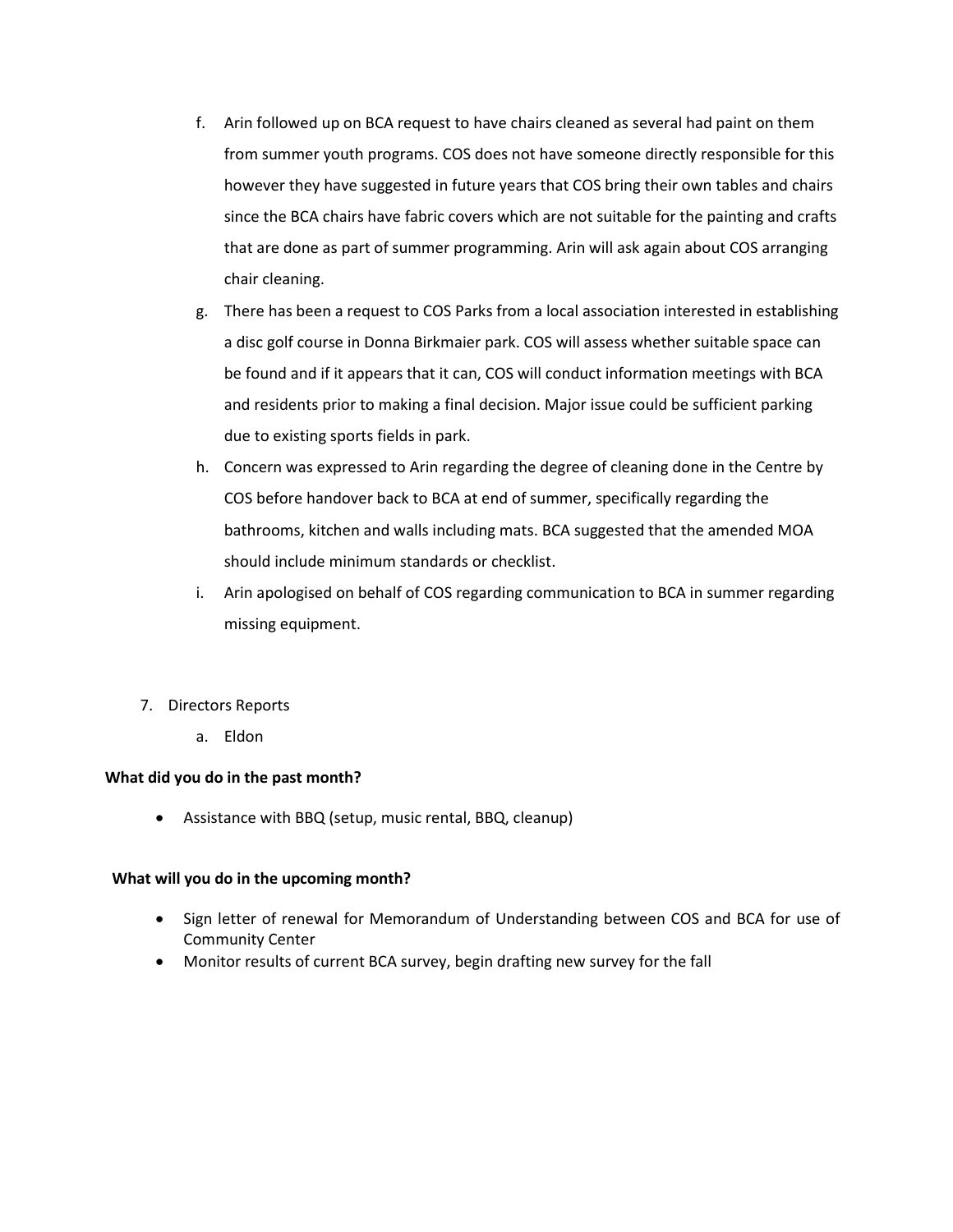b. Bruce

## **Follow-up from last month's meeting:** Discussions with COS on previous issues unresolved

## **What did you do in the past months? :**

- Changed sign message to "BCA BBQ" and "Community Fall Garage Sale" at four entrances
- Conducted correspondence with various COS contacts concerning:
	- **Community entrance signage** worked with the COS to finalize the signage rehab. Confirmed the BCA Logo with the manufacturer (appliqué of black on 60% black/grey background) to be permanently affixed to the crest plaque and then protected with antigraffiti surface. Project should be completed by Sept 20.
	- **Pedestrian safety concern at Boychuk and Briarwood Road North** –Cross-walk has been enhanced with bold paint and trees trimmed to allow better sightlines to warning signs.
	- **Shade/ Shelter for Briarwood Park** –Arin has submitted application for Park Enhancement approval to install asset next year. Will need to investigate additional info from COS and other sources on the type of shelter to proceed with.
	- **Drainage/ Pathway program at Briarwood Lake** Last year a subsurface drainage system was installed to channel the groundwater and protect the structure integrity of the pathway. After a review this summer, additional drainage works were installed. The success of this drainage program is still being evaluated.

In the meantime, about 275 meters of pathway resurfacing was completed in areas not affected by the drainage issue. Approximately 300 meters of pathway rehabilitation remains and unfortunately the COS has recently advised BCA that funding will not be available this year for the completion. It will be presented for consideration in next year's budget for the "Parks" program. Will be working with Councillor Olauson to ensure this makes the budget for 2016.

The quality of the Briarwood Lake has been an ongoing issue for a number of years and the COS has been battling this algae issue with an "additive" in a program of multiple applications over the spring and summer months. This will become a routine maintenance program and hopefully the issue will be less severe in future years.

The fountain problems have been investigated by the COS and an attempt to repair a submerged broken water supply pipeline failed. An alternate permanent repair is now being reviewed and the intent is to tackle again next spring.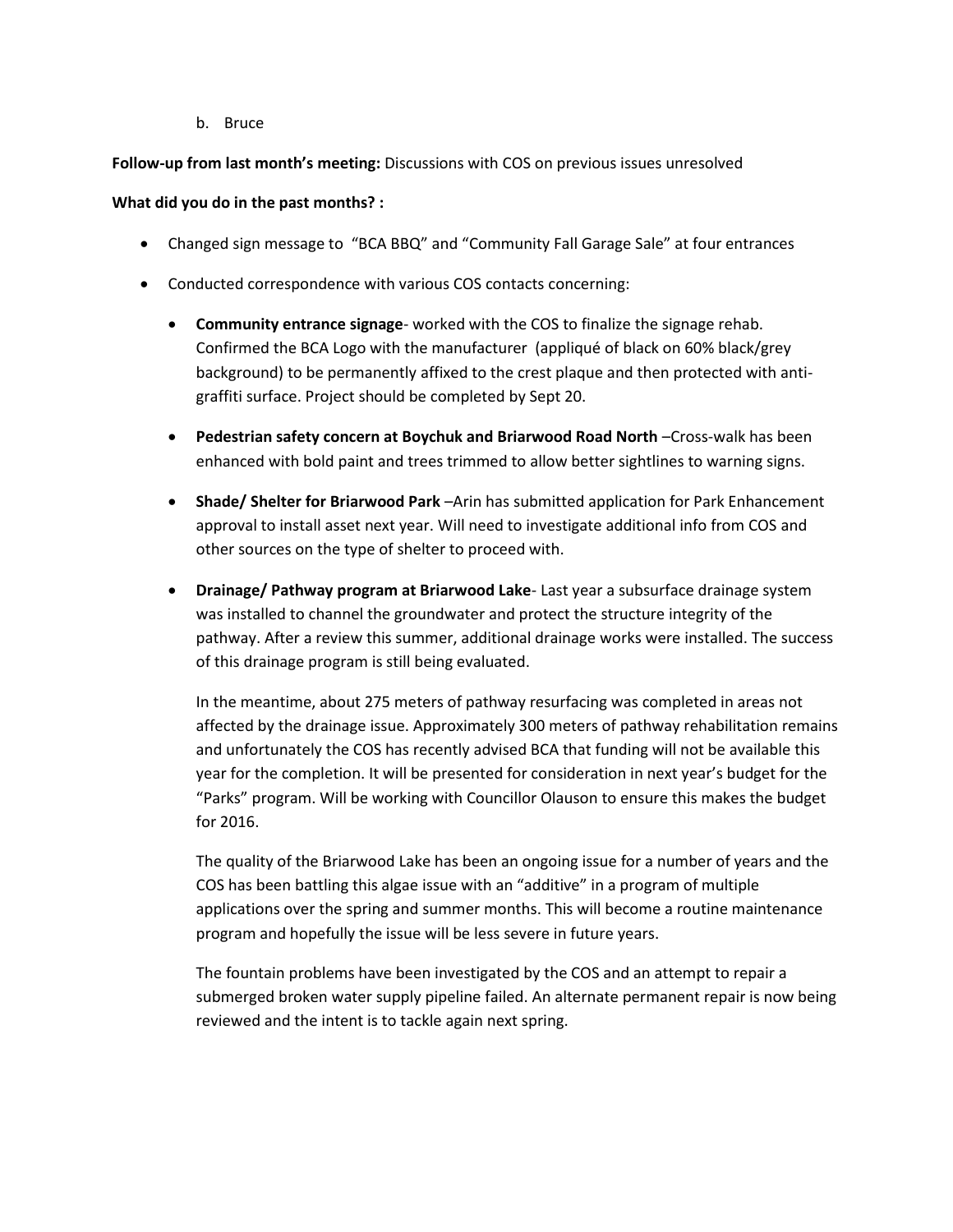- **Briarwood Road** saw activity this summer as part of the COS Asset Management Strategy to treat roadways earlier in their life when they are in fair condition rather than allowing them to degrade to poor condition. Each of the five sections took about 24 hours to cure before traffic is allowed to return. Detours allowed for access to all parts of the community during construction and BCA heard of no complaints.
- I assisted with the preparation of the BCA Newsletter by submitting a "BCA Project Summary Report"
- I assisted with the BCA BBQ.

# **What will you do in the upcoming months? :**

- Meeting with COS on site in mid September to complete entrance signs rejuvenation
- Follow-up on all the projects/ inquiries and previous correspondence for action
- Correspond with COS on BCA winter expectations for the community, specifically that COS ensure that snow is not windrowed and left in parking area in front of the Community Centre on Briarwood Road.
	- c. Lou Anne

# **What did you do in the past month?**

- Answered emails regarding rentals
- Coordinated volunteers for BBQ
- Helped at Briarwood BBQ
- Emailed Arin & COS about cleaning of rec centre and few items that needed tending to after playground program finished – damaged tables and chairs etc.

# **What will you do in the upcoming month?**

• Continue to coordinate rentals & cleaning

# **Discussion Items for meeting:**

Will need contact info for the instructors for Monday classes as will need to let them know about rec centre not being available on Oct  $19<sup>th</sup>$  because is being used a polling station for federal election. I already notified Lisa Gurski who does Core Strength class and she will extend classes by one week.

• Rec Centre will not be available for morning Boot Camp so Nora will provide Lou Anne with instructor contact info.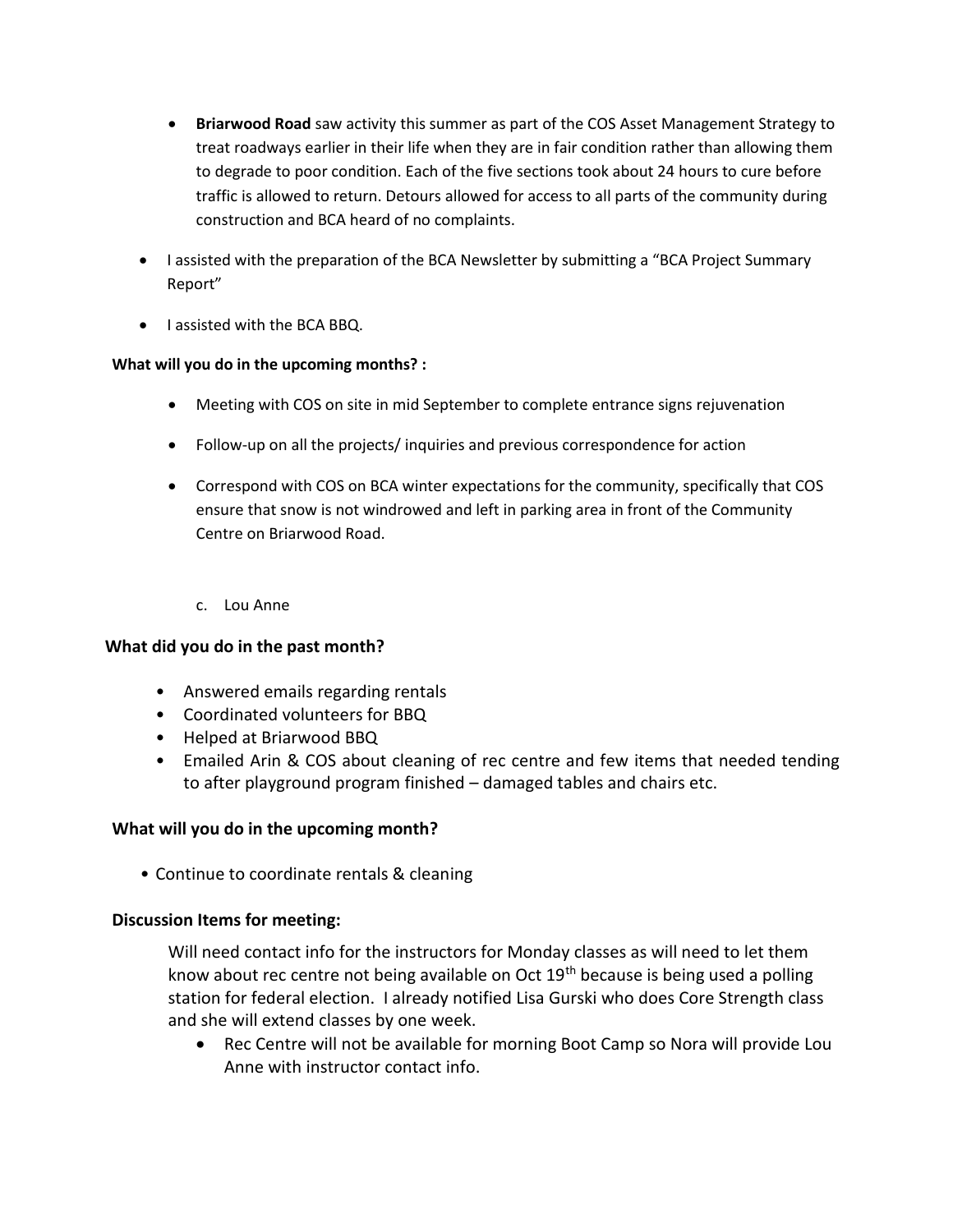## d. Elaine

## **What have I done in the past month?**

- Assisted with the bbq
- Assisted in getting soccer registration info updated on the website
- Set up the Briarwoodca facebook page and twitter account (@briarwoodca). If you are a facebook or twitter user, please like our page and also try to use #briarwoodca in your comment.
- Communicated with volunteer coaches
- Assisted Nora in getting soccer registration online
- Booked gyms for soccer

## **What will I be doing this month:**

- Compiling registration information and forming teams
- Ordering uniforms
- Organizing equipment (please expect an email asking for help)
- Organizing coaches and coach training
- Looking for team coordinators to manage the different age groups and take some of the work off my shoulders
- Attending meeting of all Lakewood zone coordinators to combine teams

### **Important information:**

- I have finally just landed a teaching contract for the rest of the year. I will be coordinating indoor soccer but will be asking for help. I am not going to be able to continue doing the coordinator work for the spring season. I would suggest sending out an email to our membership looking for someone to do the job. I would be available to advise.
- Please extend registration for soccer until Sept 18.

### **Motion:**

- I make a motion that we purchase uniforms for 3 U8 teams and 1 U10 team. This would allow us to have more than enough uniforms for now, and still be able to get a good price for a bulk order. It would mean ordering 45 uniforms @ \$15 each for a total of \$675.00. We should order the same uniforms as last spring from the same supplier.
	- o Motion was seconded by Bruce, passed.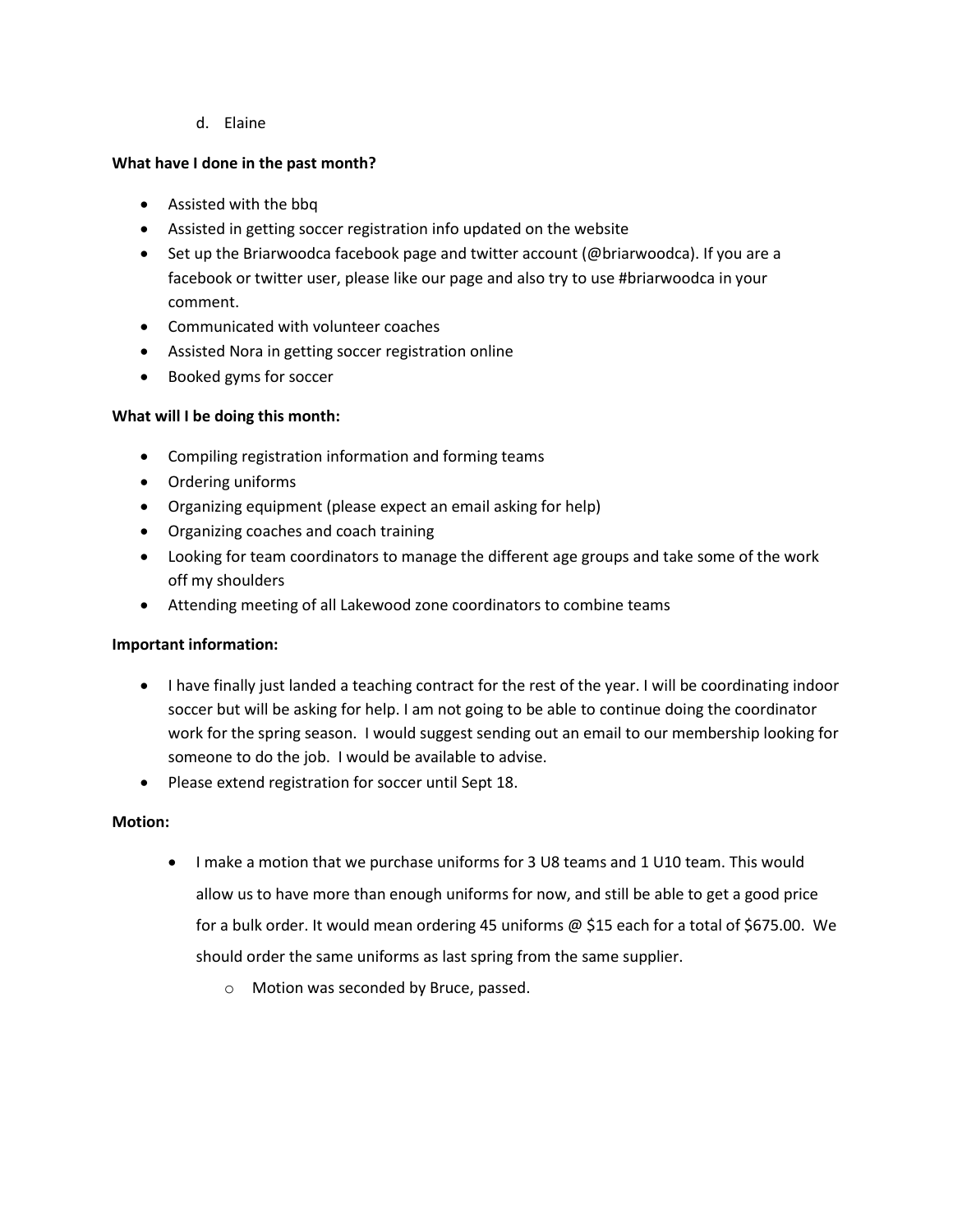e. Nora

#### **Past months Activity**

### BBQ

- Purchased food and beverage supply
- Arranged and/or confirmed entertainment
- Applied for and obtained city permit for the event
- Assisted at the event as needed
- Outcomes:
	- o Total revenue (incl memberships)= 2,016
	- o Cost of food, beverage, ice cream =1,643
	- o Cost of entertainment =2,290
	- o Cost of other=213
	- o Recycling funds received= \$20.95
	- o High turnout, cooked 360 beef burgers, 144 hotdogs, 28 veggie burgers
	- o 108 memberships sold
	- $\circ$  For next year Elaine suggested that next year if we have face painting and Henna tattoo artists again these people start 15 minutes later and are paid until 3:15. This year there were some children who waiting in line a considerable time however were not able to be completed before the paid time was up. We will need to monitor waiting lines next year and ensure that lines are cut off in advance of the end of BBQ.
	- $\circ$  Bruce suggested that people who start on BBQ keep cooking even if crowd is slow to begin with. Once a lineup formed for food we could not keep up cooking which resulted in people waiting. Also, we should have two tables for condiments to keep line moving.

### Online Registration System

- Setup for fall registration, updated instructor bio
- Monitored registrations and payment processing
- Corresponded with applicants as required

### Fitness Classes

Assist during Prem's pending vacation with submissions to COS activity guide for the winter session, liaison with instructors for commencement of classes in the fall.

- Good response for most fall classes, registration remains open until Sep 15.
- IPod dock went missing over the summer months, reported to COS, will need to purchase a new one before classes commence. **Cost not to exceed \$150.00, no motion required.**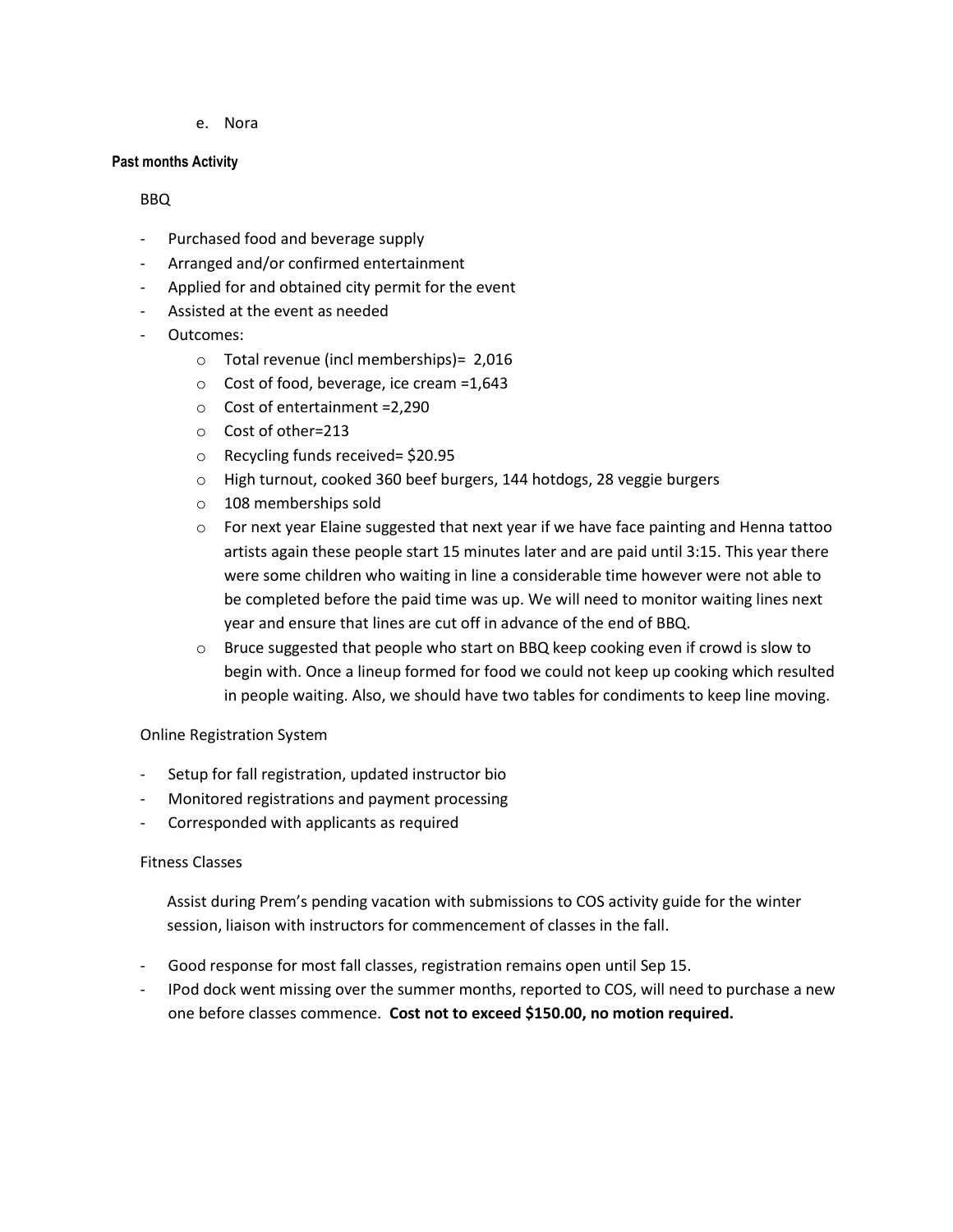#### **Other**

- Obtained a donated computer for use by Soccer coordinator. The computer comes with operating system, but we will need to supply virus protection and Microsoft Office. Nora will investigate costs and advise at next meeting.

### **Treasury**

Balance in bank \$ 44,412 does not include fall registrations which are currently \$10 K (nor related expenses)

Financial statements separate document

- f. Amy
	- o No report filed, see new business.
- g. Li

#### **What did you do in the past month?**

- Updated of the web site.
- Completed the August 2014 Newsletter.
- Resolved the website technical problems with BlackSun

### **What will you do in the upcoming month?**

• Update web site

#### **Discussion Items for meeting:** none

- 8. Old Business
	- a. MOA with COS See Community Consultant above
	- b. Membership survey Eldon distributed current results as survey is still open. Small participation with only about 7 – 8 people responding on various questions. Appears to be some interest in one-time courses such as first aid or CPR and some interest in new social events such as newcomers tea. Survey will be left open for fall and results updated for future meetings.
	- c. Board appreciation event deferred
	- d. BBQ See Nora report